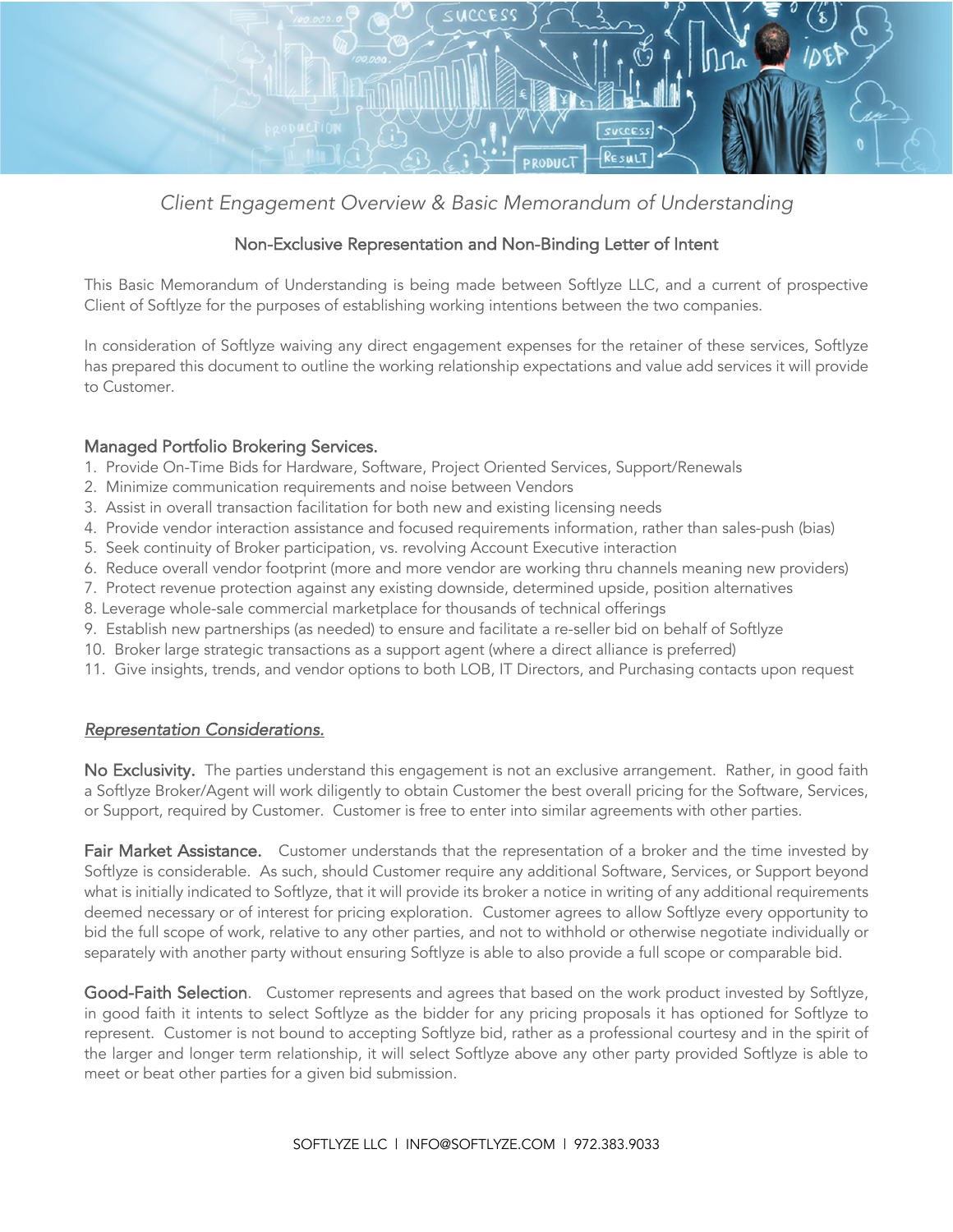Acknowledgement of Representation. In an effort to minimize Customer complexity, cycle times for negotiation, and to decrease outside vendor pressure and sales noise, Customer authorizes Softlyze to act as an agent for the purpose of transaction fulfillment and enablement. Customer will advise others of Softlyze role as needed and will make every reasonable effort to preserve and protect the efforts Softlyze is undertaking. In the event Softlyze requires any authorization from any distributor, vendor, partner, service provider, or support entity, Softlyze shall be entitled to advise the appropriate party, or Customer will inform to the other party of the working relationship between Customer and Softlyze.

RESULT

**RODHCT** 

Authorized to Obtain Pricing. Customer grants Softlyze all rights and opportunities to request and secure pricing on behalf of Customer, as if Softlyze was in fact the Customer itself. Furthermore it understands and grants Softlyze power to negotiate at the same level as any incumbents that are no longer bidding, or allow Softlyze to notify vendors of this intention directly.

Confidentiality. Softlyze respects and agrees to preserve and protect the integrity and confidentiality of any transactions its conducts on behalf of Customer. This includes not disclosing to others what specific solutions are being used or explored by Customer, as well as any license amounts or costs obtained on behalf of Customer. Customer understands that the specific end-pricing provided by Softlyze shall remain Confidential and is not to be disclosed to any other parties. Customer is not limited to discussing with others the specific items, qualities, or services it has requested Softlyze to bid.

Group Pricing Leverage. Given the amount of Customers supported for a given solution, Softlyze may be able to improve on licensing, support, or services costs by leveraging alternate client pricing standards. As such Softlyze is fully authorized by Customer to compel any providers to meet the same level of discounting achieved on behalf of another client, and without disclosure of its name, Customer understands that their pricing may become a standard for achievement for other Softlyze clientele.

Work-Product Protection. Regardless of Softlyze whole-sale status, many times Customers may have unique requirements they need addressed as part of any net-new or renewal initiatives. Softlyze agrees to make reasonable efforts to accommodate those requirements, and on behalf of Customer go above and beyond the costing expectations to negotiate back compliance for licenses, trade-ups to new technology, exploratory demo's or pilots, or provide no cost licensing for a variety of exploratory needs. Given the work efforts invested by Softlyze to obtain specialized arrangements on behalf of Customer, Customer understands and will protect this work product by not leveraging Softlyze custom concessions by another party, or advising others of the value Softlyze was able to obtain in a manner which places Softlyze in a competitive position against another party for the specialized exceptions it has already obtained on behalf of Customer.

Second Line of Support. As a full service technology brokerage firm, Softlyze is not the provider of any support oriented services on behalf of a given vendor. However, in the event of complication with any established vendor for which Softlyze has brokered a transaction, and for any non-technical support required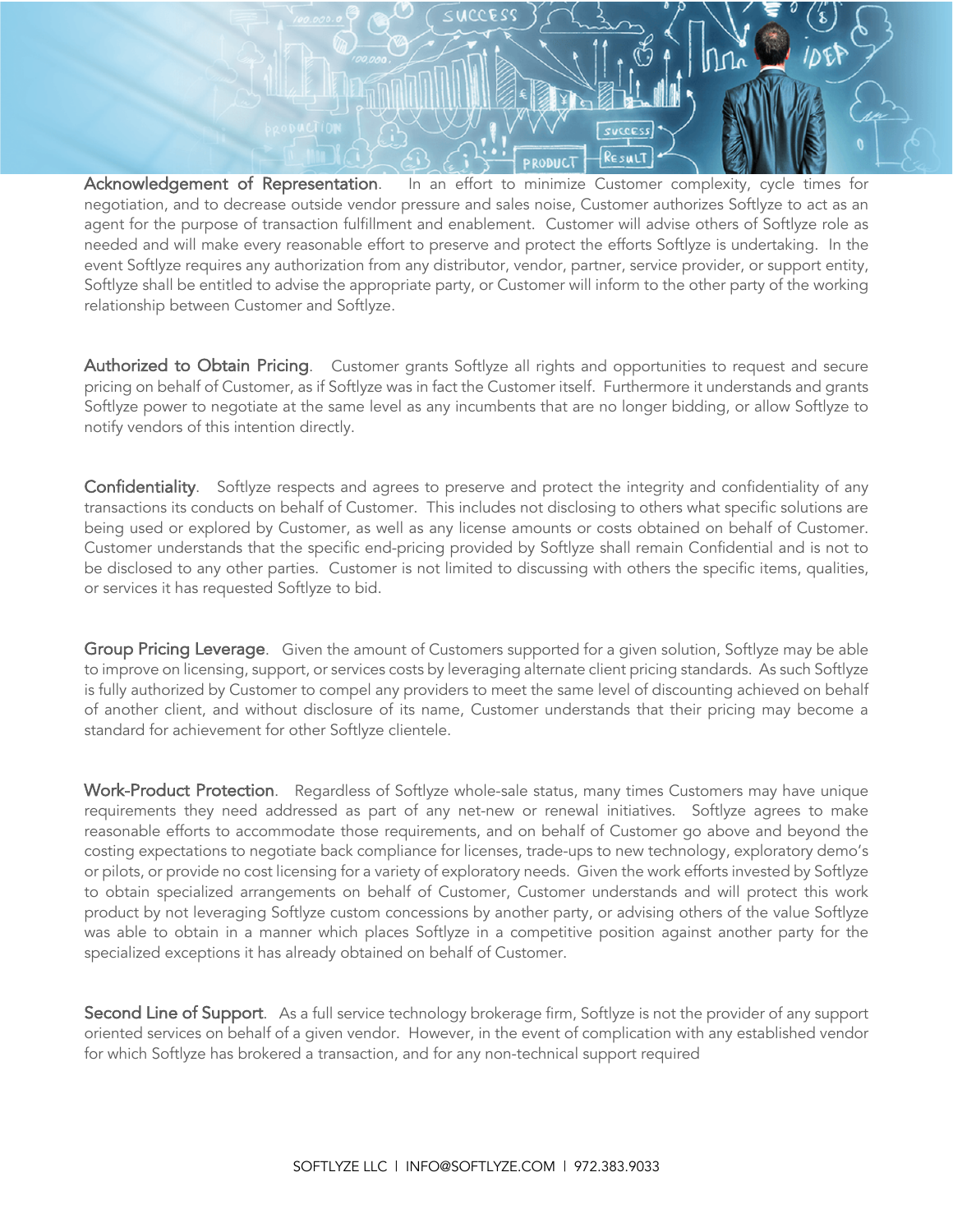

including sales assistance, undo-pressure, communication issues, or pre/post purchase challenges), Softlyze will make efforts to aid the customer and help resolve or facilitate the necessary interaction to compel vendor into Customer's best interest. For any technical support requirements, Softlyze will not be held responsible for delivery or Customer interaction, but does want to know if the technical issues are impeding Client success in order to step in and ensure a multi-party awareness and expedited resolution.

Managed Portfolio Services. In an effort to minimize back and forth, or requests for licensing deadlines, Softlyze keeps detailed records of the transactions it has supported on behalf of Customer. Softlyze will work with the primary contact provided to notify them of any upcoming renewal obligations to determine if those are still relevant, and seek to provide a timely and advanced delivery. Furthermore, Customer may be asked, or can voluntarily agree to providing Softlyze an extended list of upcoming or required pricing options for its own records, in order to allow Softlyze to possess a larger view of the licensing portfolio it is responsible for supporting.

Repeated Opportunity. Softlyze strives to provide customers the best overall price on every bid submission it delivers. As such given the low operating margins Softlyze retains the repeatability of representation is both key and critical to ensuring long-term viability for the investments Softlyze makes as part of representing Customer. Customer understands and agrees to give Softlyze routine opportunities to broker/bid on a variety of licensing needs in a good-faith effort to reciprocate support for Softlyze, where Softlyze has invested in Customer.

Early-Cycle Protection. At times Customer may need advanced 'ball-park' or actual pricing for any upcoming items. In the event that pre-emptive or exploratory pricing is required, Softlyze will work to in general render back placeholder costs for Customers budgetary discretion. Should Softlyze acting as an agent of Customer provide this early pricing, Customer agrees to include Softlyze on the overall transaction being conducted, or the bid submission process at a later time. If pricing is acceptable, but early, Customer will decide if it desires to exercise an early purchase of the items bid, or in holding for a later date, Customer will specifically inform Softlyze of the intended purchase date and protect Softlyze by ensuring that it is involved in the purchase process at the preferred date of purchase.

Bidding Volume. At any given time Softlyze may have multiple proposals for specific bid interests in including a variety of licensing options. Customer understands that each and every modification requested may require multiple hours of effort made by Softlyze for produce changes or obtain alternate pricing. As such Customer agrees to only request changes that it deems appropriate for the sake a purchase intent, rather than purely exploratory. As or when multiple bids have been provided by Softlyze to Customer, Softlyze may be required more by the participating vendor for feedback on the purchase intentions. Limiting the bids can actually have a favorable effect on pricing altogether, thus Customer understands that as more cycles are consumed by Softlyze for a bid, more cycles are consumed by the distributor or vendor. In an effort to protect Customer from vendor pushback or dissent Softlyze may notify Customer if the volume of bids for a specific vendor is becoming more harmful than helpful.